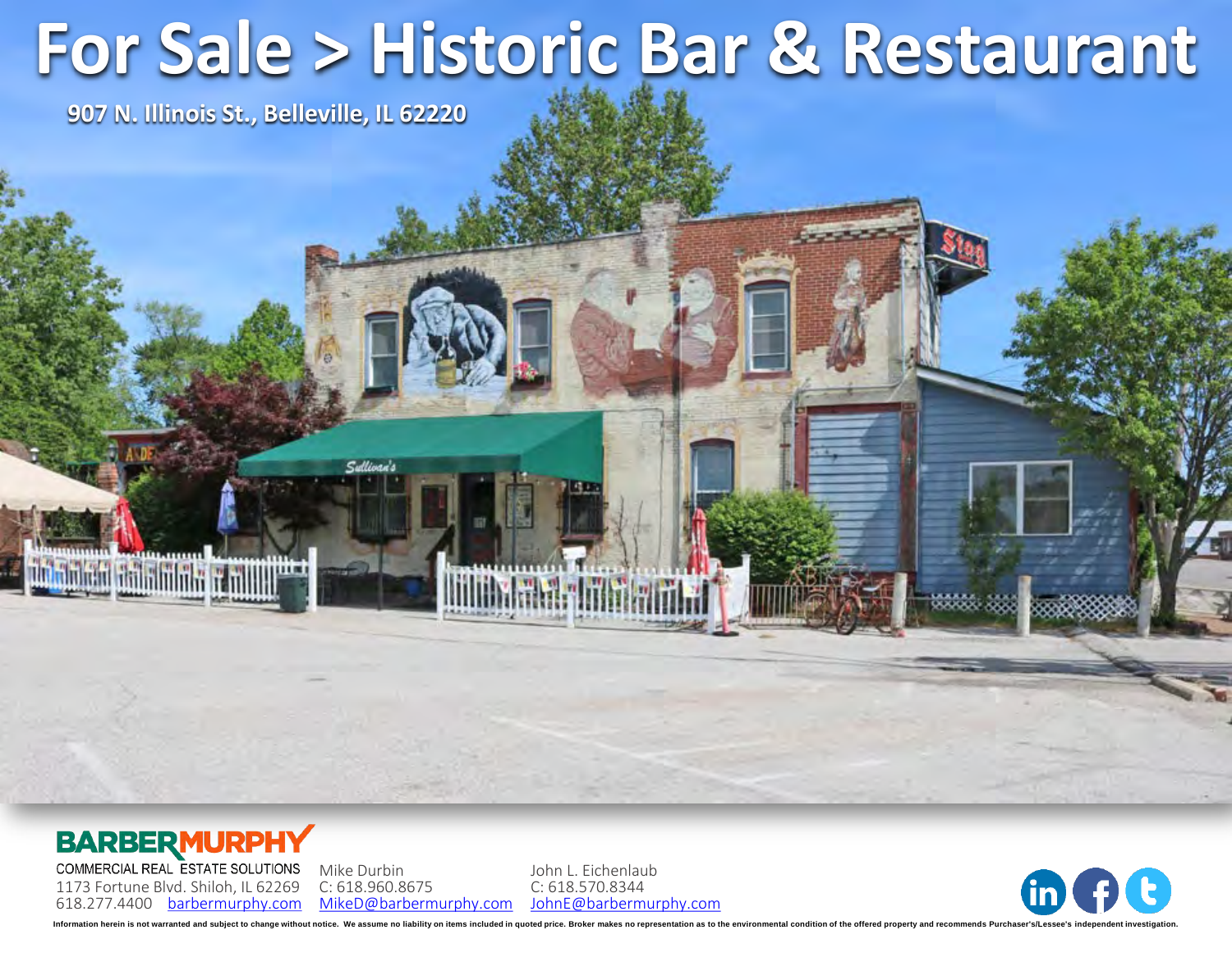

- 1,732 +/- SF (main level) bar & restaurant with 6 gaming machines
- Located at the northern entrance to Belleville from IL Route 159, less than a mile from the Square
- Large Beer Garden with additional outdoor seating
- All FF&E, aside from personal effects, included in sale
- Potential expansion on 1.54 Acre lot

## **SALE PRICE: \$299,000**



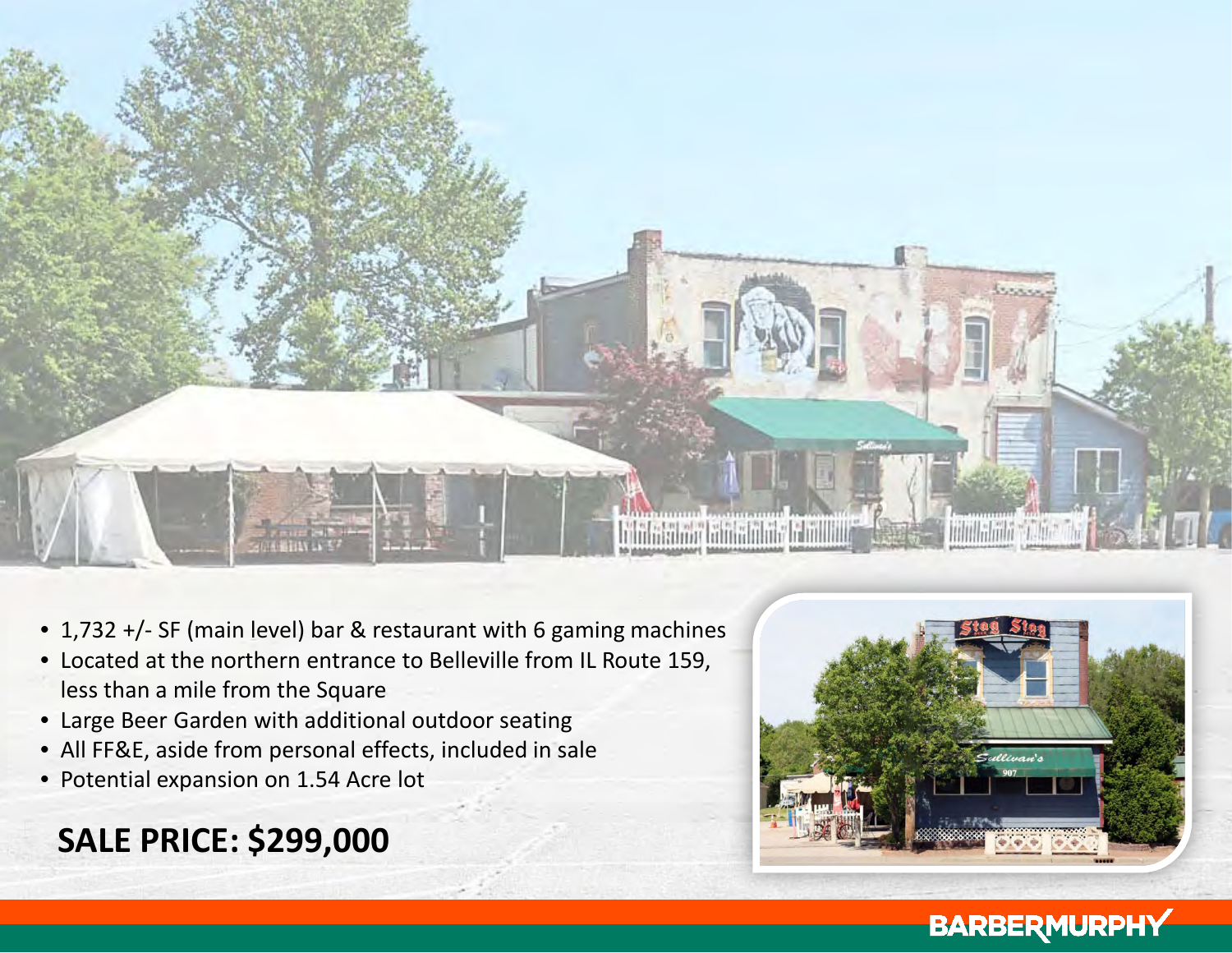## AREA MAP & IMAGES

## **BARBERMURPHY**